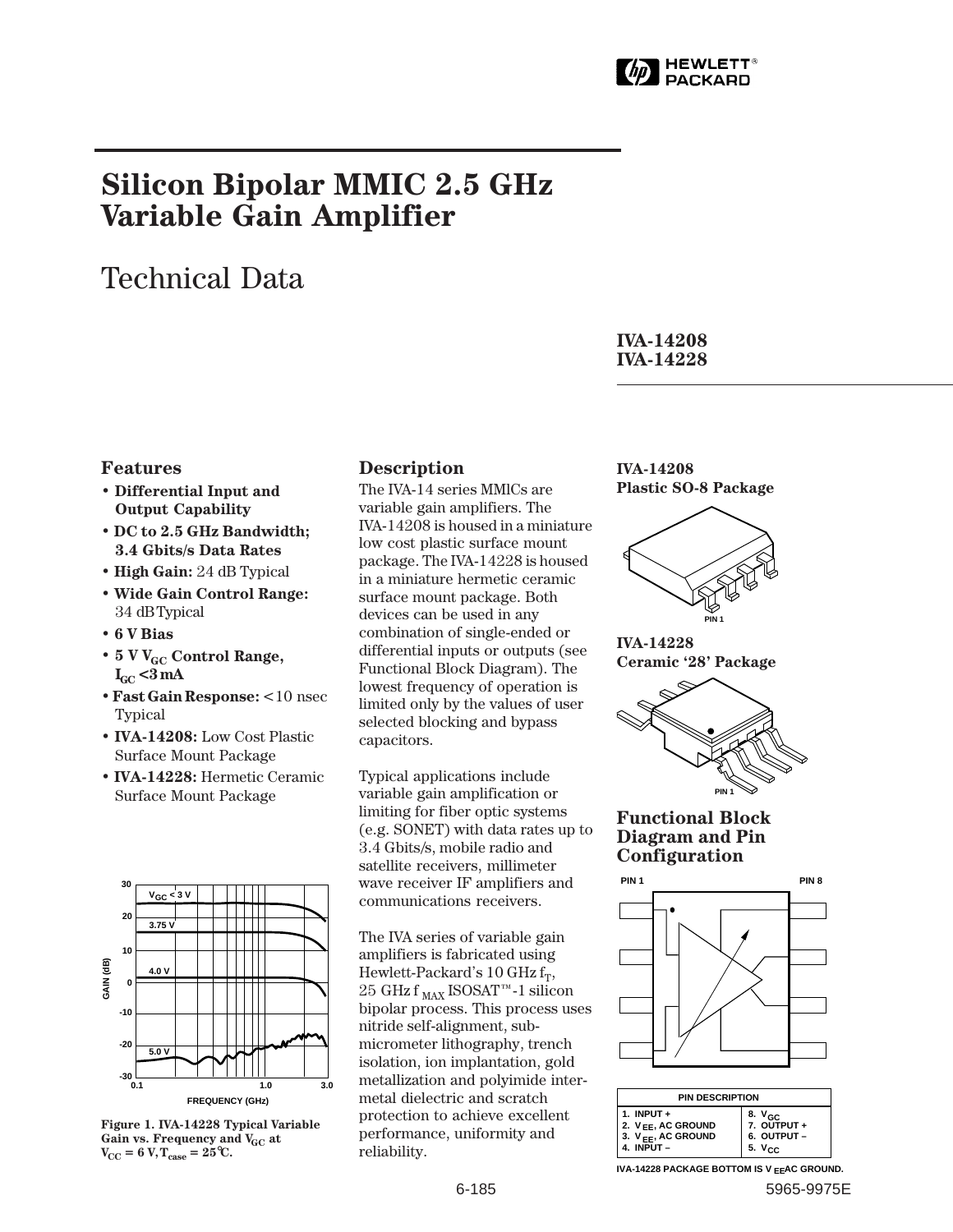| <b>Symbol</b>               | <b>Parameter</b>                                        | <b>Units</b>    | <b>IVA-14208</b> | <b>IVA-14228</b> |
|-----------------------------|---------------------------------------------------------|-----------------|------------------|------------------|
| $V_{\rm CC}\!-\!V_{\!E\!E}$ | Device Voltage, $T_{\text{case}} = 25^{\circ}\text{C}$  | <b>Volts</b>    | 12               | 12               |
| $P_{in}$                    | Input Power, $T_{\text{case}} = 25^{\circ}\text{C}$     | d <sub>Bm</sub> | 13               | 13               |
| $V_{\rm GC}$ - $V_{\rm EE}$ | Control Voltage, $T_{\text{case}} = 25^{\circ}\text{C}$ | <b>Volts</b>    | 10               | 10               |
| $T_i$                       | Junction Temperature+                                   | $\rm ^{\circ}C$ | 150              | 200              |
| $T_{\rm stg}$               | <b>Storage Temperature</b>                              | $\rm ^{\circ}C$ | $-65t0+150$      | $-65t0+200$      |
|                             | <b>Total Device Dissipation</b>                         | mW              | $1000^{[2]}$     | $1000^{[3]}$     |

**IVA-14208, -14228 Absolute Maximum Ratings[1]**

#### **Thermal Resistance:**

IVA-14208 Thermal Resistance Junction to Case<sup>[4]</sup>:  $\theta_{\rm jc}$  = 68°C/W IVA-14228 Thermal Resistance Junction to Case<sup>[4]</sup>:  $\theta_{\rm jc} = 63^{\circ}$ C/W

#### **Notes:**

1. Operation in excess of any one of these conditions may result in permanent damage to the device.

2.  $T_{case} = 25^{\circ}C$ . Derate at 14.7 mW/ $^{\circ}C$  for  $T_{case} > 82^{\circ}C$ .

 $3. T_{\text{case}} = 25 \degree \text{C}$ . Derate at 15.9 mW/ $\degree \text{C}$  for  $T_{\text{case}} > 137 \degree \text{C}$ .

 $4. T_j = 150$ °C.

**IVA-14208, -14228 Guaranteed Electrical Specifications** All measurements reflect single-ended (unbalanced) performance.  $T_{\text{case}} = 25^{\circ}\text{C}$ .  $V_{\text{CC}} = 6 \text{ V}$ ,  $V_{\text{EE}} = 0 \text{ V}$ ,  $V_{\text{GC}} = 0 \text{ V}$ ,  $Z_L = 50 \Omega$ 

|                  |                                                                                                 |              | <b>IVA-14208</b> |        | <b>IVA-14228</b> |                 |           |      |
|------------------|-------------------------------------------------------------------------------------------------|--------------|------------------|--------|------------------|-----------------|-----------|------|
| <b>Symbol</b>    | <b>Parameter</b>                                                                                | <b>Units</b> | Min.             | Typ.   | Max.             | Min.            | Typ.      | Max. |
| GP               | Power Gain ( $ S_{21} ^2$ ), f = 1 GHz                                                          | dB           | 20               | 24     |                  | 22              | 24        |      |
| $\Delta GP$      | Gain Flatness, $f = 0.05$ to $2$ GHz                                                            | dB           |                  | ±12    |                  |                 | $\pm 0.7$ |      |
| $f_{3dB}$        | 3 dB Bandwidth                                                                                  | GHz          | 2.0              | 2.5    |                  | 2.2             | 2.5       |      |
| GCR              | Gain Control Range <sup>[2]</sup> , $f = 1$ GHz,<br>$V_{\text{GC}} = 0 \text{ to } 5 \text{ V}$ | dB           | 30 <sup>°</sup>  | 34     |                  | 30 <sup>°</sup> | 34        |      |
| <b>ISO</b>       | Reverse Isolation ( $ S_{12} ^2$ ), $f = 1$ GHz,<br>$V_{\text{GC}} = 0 \text{ to } 5 \text{ V}$ | dB           |                  | 37     |                  |                 | 40        |      |
| <b>VSWR</b>      | Input VSWR, $f = 0.05$ to $2.0$ GHz,<br>$V_{\text{GC}} = 0 \text{ to } 5 \text{ V}$             |              |                  | 2:1    |                  |                 | 2:1       |      |
|                  | Output VSWR, $f = 0.05$ to 2.0 GHz,<br>$V_{\text{GC}} = 0 \text{ to } 5 \text{ V}$              |              |                  | 2:1    |                  |                 | 2.5:1     |      |
| NF               | $50 \Omega$ Noise Figure, $f = 1$ GHz                                                           | dB           |                  | 9.0    |                  |                 | 9.0       |      |
| $P_{\text{ldB}}$ | Output Power at 1 dB Gain,<br>Compression $f = 1$ GHz                                           | dBm          |                  | $-2.0$ |                  |                 | $-2.0$    |      |
| $V_{OUT}$        | Pk-Pk Single-ended Output Voltage,<br>$f = 1$ GHz                                               | mVpp         |                  | 450    |                  |                 | 450       |      |
| $IP_3$           | Third Order Intercept Point, $f = 1$ GHz                                                        | dBm          |                  | 8      |                  |                 | 8         |      |
| $t_D$            | Group Delay, $f = 1$ GHz                                                                        | psec         |                  | 450    |                  |                 | 450       |      |
| $I_{\rm cc}$     | <b>Supply Current</b>                                                                           | mA           | 28               | 38     | 48               | 28              | 38        | 48   |

**Notes:**

1. The recommended operating voltage range for these devices is 5 to 8 V. Typical performance as a function of voltage is shown in the graphs on the following pages.

<sup>2.</sup> The recommended gain control range for these devices for dynamic control is 0 to 4.2 V. Operation at gain control settings above 4.2 V may result in gain control increase rather than gain decrease. See figures 4 and 19.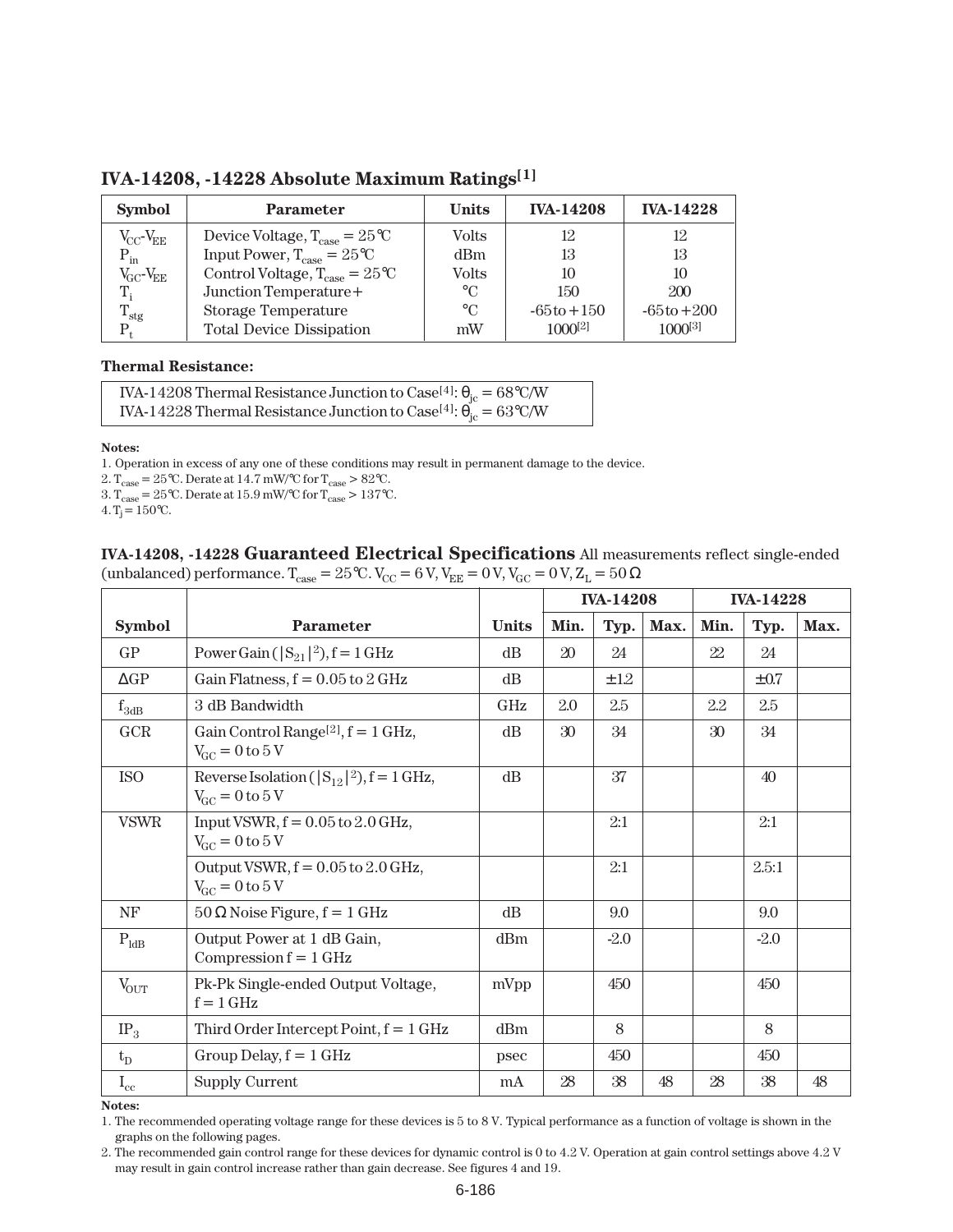## **IVA-14228 Typical Performance Curves**





**25**





**Figure 4. IVA-14228 P1dB and Gain vs.**  $V_{\text{GC}}$ ;  $V_{\text{CC}}$  = 6 V,  $T_{\text{case}}$  = 25 °C.



**Figure 7. IVA-14228 VSWR vs. Frequency;**  $V_{CC} = 6$  V,  $V_{GC} = 0$  V,  $T_{case} =$ **25**°**C.**

**Figure 5. IVA-14228 Noise Figure vs. Frequency and**  $V_{GC}$ **;**  $V_{CC}$  **= 6 V,**  $T_{case}$  **= 25**°**C.**



**Figure 8. IVA-14228 VSWR vs. Frequency;**  $V_{CC} = 6$  V,  $V_{GC} = 5$  V,  $T_{case} =$ **25**°**C.**



**Figure 3. IVA-14228 Gain vs. Frequency and**  $V_{GC}$ **;**  $V_{CC}$  **= 6 V,**  $T_{case}$  **= 25**°**C.**



**Figure 6. IVA-14228 I<sub>GC</sub> vs. V<sub>GC</sub>; V<sub>CC</sub> =**  $6 \text{ V}, T_{\text{case}} = 25^{\circ} \text{C}.$ 



**Figure 9. IVA-14228 Group Delay vs.**  $Frequency; V_{GC} = 0 V, V_{CC} = 6 V, T_{case} =$ **25**°**C.**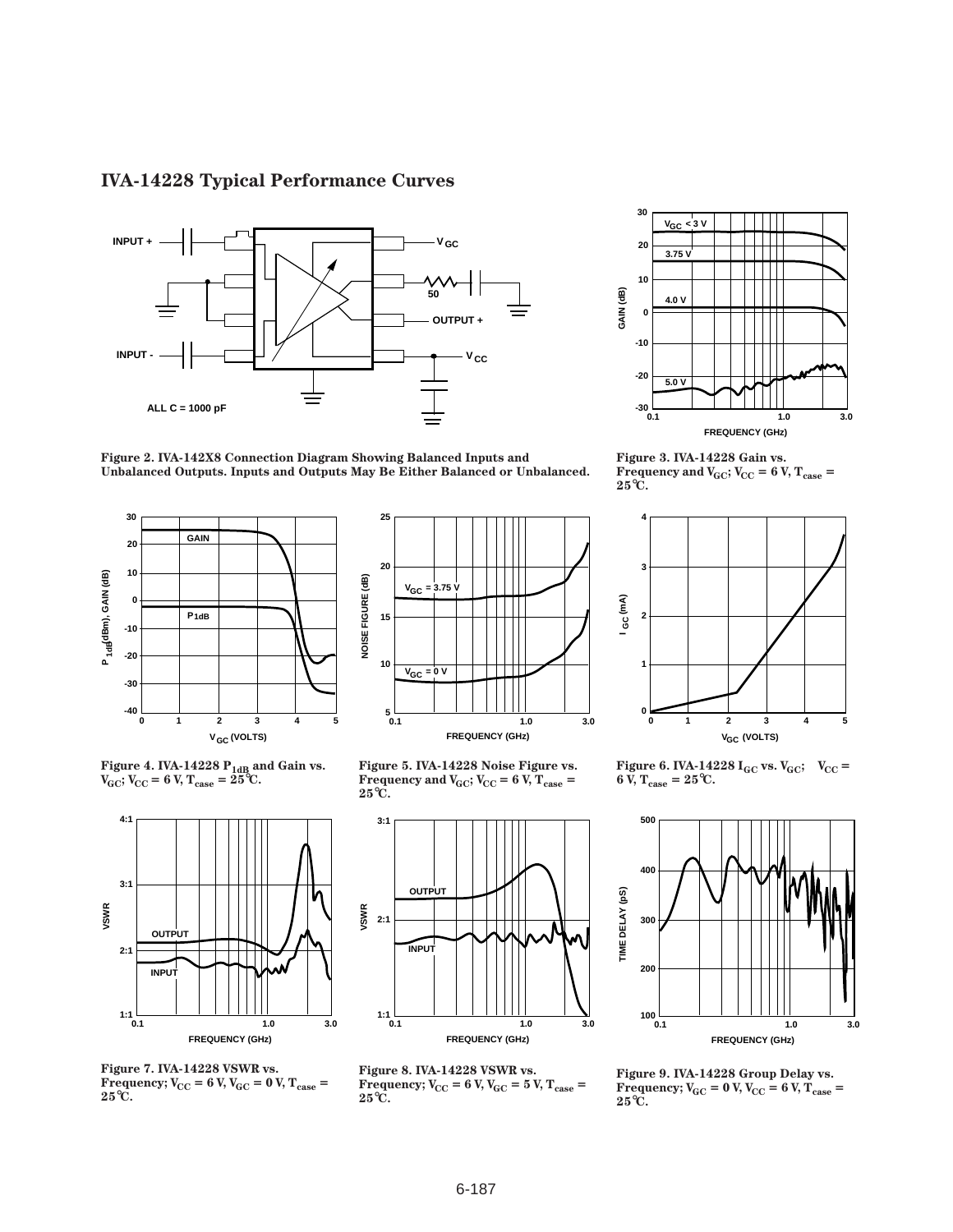## **IVA-14228 Typical Performance Curves (cont.)**





Figure 11: IVA-14228 P<sub>1dB</sub> vs. Frequency and Temperature;  $V_{CC}$  = 6 V,

 $V_{\text{GC}} = 0$  V.





**Figure 13. IVA-14228 Noise Figure vs. Frequency and Temperature;**  $\overline{V}_{CC} = 6 \text{ V}$ **,**  $V_{GC} = 0 V$ .



**Figure 14. IVA-14228**  $I_{\text{CC}}$  **vs. Temperature;**  $V_{CC} = 6 \text{ V}, V_{GC} = 0 \text{ V},$ **Frequency = 1 GHz.**



**Figure 12. IVA-14228 Gain and P1dB vs.** Temperature; V<sub>CC</sub> = 6 V, V<sub>GC</sub> = 0 V,<br>Frequency = 1 GHz.



**Figure 15. IVA-14228**  $I_{\text{CC}}$  **vs.**  $V_{\text{CC}}$  **and Temperature;**  $V_{GC} = 0$  V.



**2 -2 -4**  $-10<sup>1</sup>$ **5 6.5 7 V<sub>CC</sub> (VOLTS) 0 5.5 6 P (dBm) -1dB 125°C 25°C -55°C -6 -8**

Figure 16. IVA-14228 Gain vs. V<sub>CC</sub> and  $T$ emperature; V<sub>GC</sub> = 0 V,<br>Frequency = 1 GHz.

Figure 17. IVA-14228  $\rm P_{1dB}$  vs. V<sub>CC</sub> and  $T$ emperature; V<sub>GC</sub> = 0 V,<br>Frequency = 1 GHz.

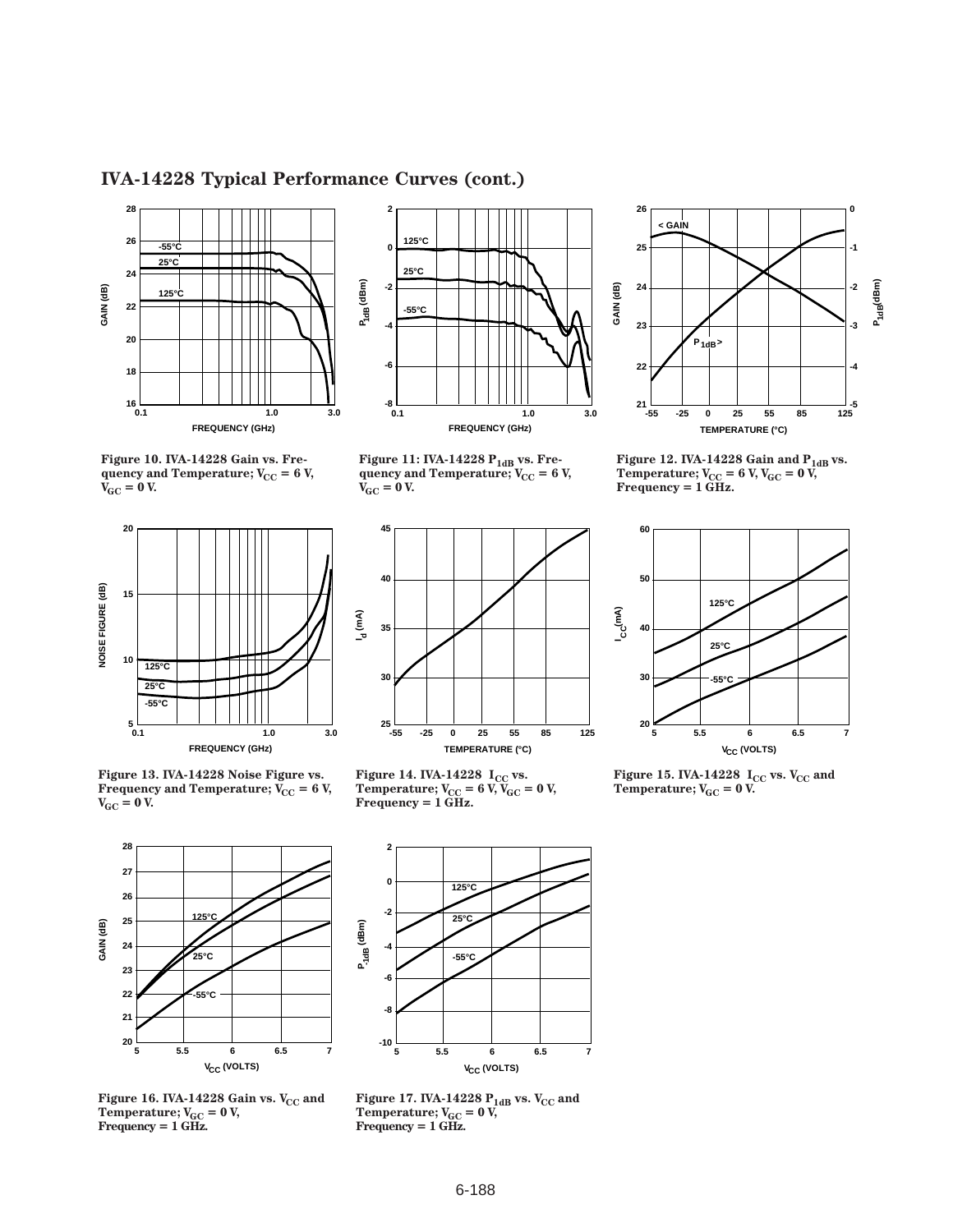## **IVA-14208 Typical Performance Curves**







**Figure 21. IVA-14208 IGC vs. VGC;**  $V_{\text{CC}} = 6 \text{ V}, T_{\text{case}} = 25^{\circ}\text{C}.$ 



Figure 19. IVA-14208 Gain and P<sub>1dB</sub> vs.  $V_{\text{GC}}$ ;  $V_{\text{CC}}$  = 6 V, Frequency = 1 GHz,  $T_{\text{case}} = 25^{\circ}\text{C}.$ 



**Figure 20. IVA-14208 Noise Figure vs. Frequency;**  $V_{CC}$  **= 6 V,**  $V_{GC}$  **= 0 V,**  $T_{\text{case}} = 25$  °C.



**Figure 22. IVA-14208 VSWR vs. Frequency;**  $V_{CC}$  = 6 V,  $V_{GC}$  = 0 V,  $T_{\text{case}} = 25$  °C.



**600**

**550**

**500**

**450**



**Figure 24. IVA-14208 P1dB vs. Frequency and**  $V_{\text{GC}}$ **;**  $V_{\text{CC}} = 6$  **V,**  $Frequency = 1 GHz, T<sub>case</sub> = 25°C.$ 



Figure 25. IVA-14208 Gain and  $\rm P_{1dB}$  vs. **Temperature;**  $V_{CC} = 6$  V,  $V_{GC} = 0$  V, **Frequency = 1 GHz.**

**Frequency;**  $V_{CC}$  = 6 V,  $V_{GC}$  = 0 V,



Figure 26. IVA-14208  $I_{CC}$  vs. **Temperature;**  $V_{CC} = 6 \widetilde{V}$ ,  $\widetilde{V}_{GC} = 0 V$ .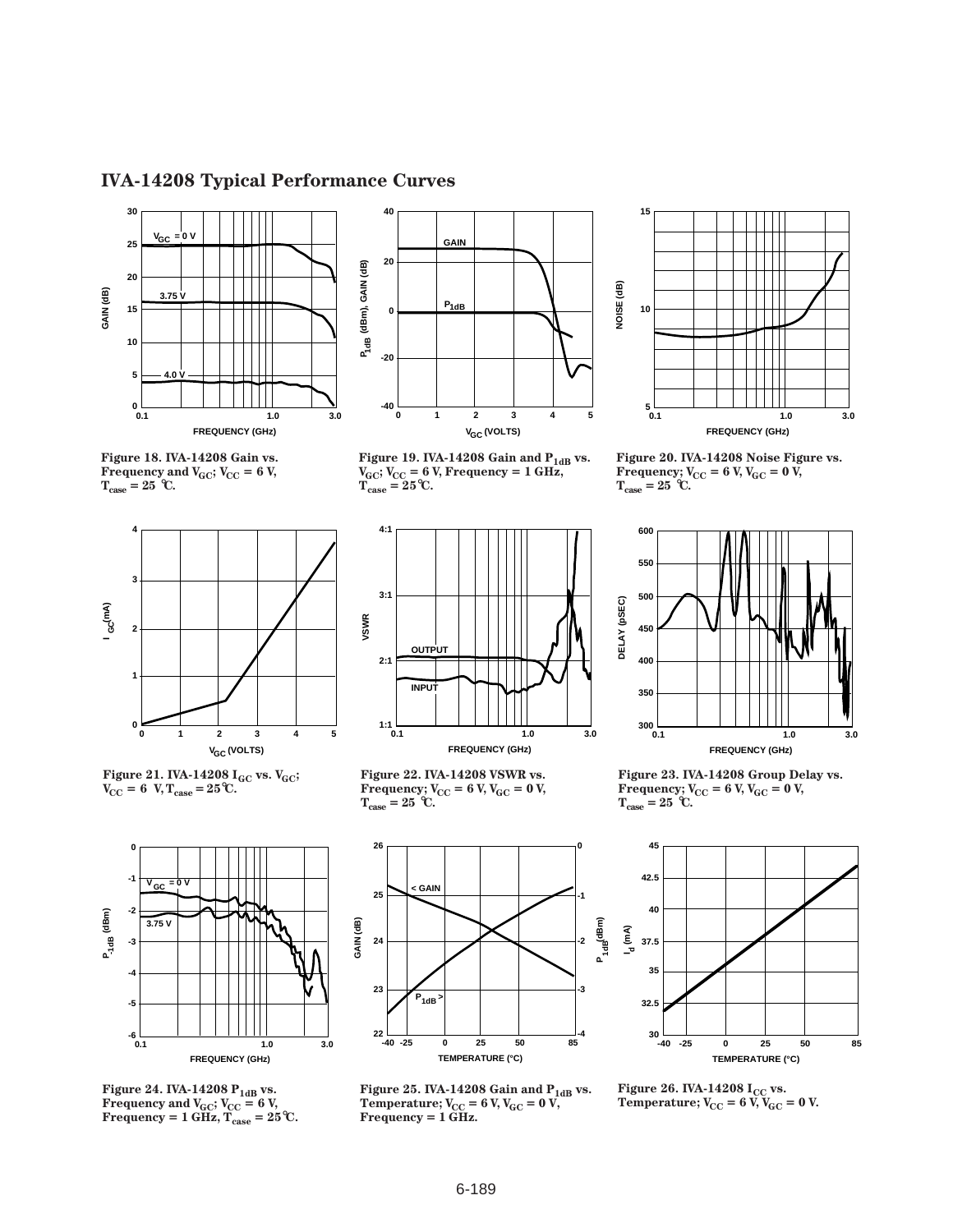# **IVA-14208 Typical Performance Curves (cont.)**







**Figure 27. IVA-14208 I<sub>CC</sub> vs. V<sub>CC</sub>;**  $V_{\text{GC}} = 0 \text{ V}, T_{\text{case}} = 25^{\circ} \text{C}.$ 

**Figure 28. IVA-14208 Gain vs. V<sub>CC</sub>; VGC␣ = 0 V, Frequency = 1 GHz,**  $T_{\text{case}} = 25$  °C.

**Figure 29. IVA-14208 P<sub>1dB</sub> vs. V<sub>CC</sub> ; VGC␣ = 0 V, Frequency = 1 GHz,**  $T_{\text{case}} = 25$  °C.



**Figure 30. Test Equipment Setup for Measuring Performance of the IVA-142X8.**